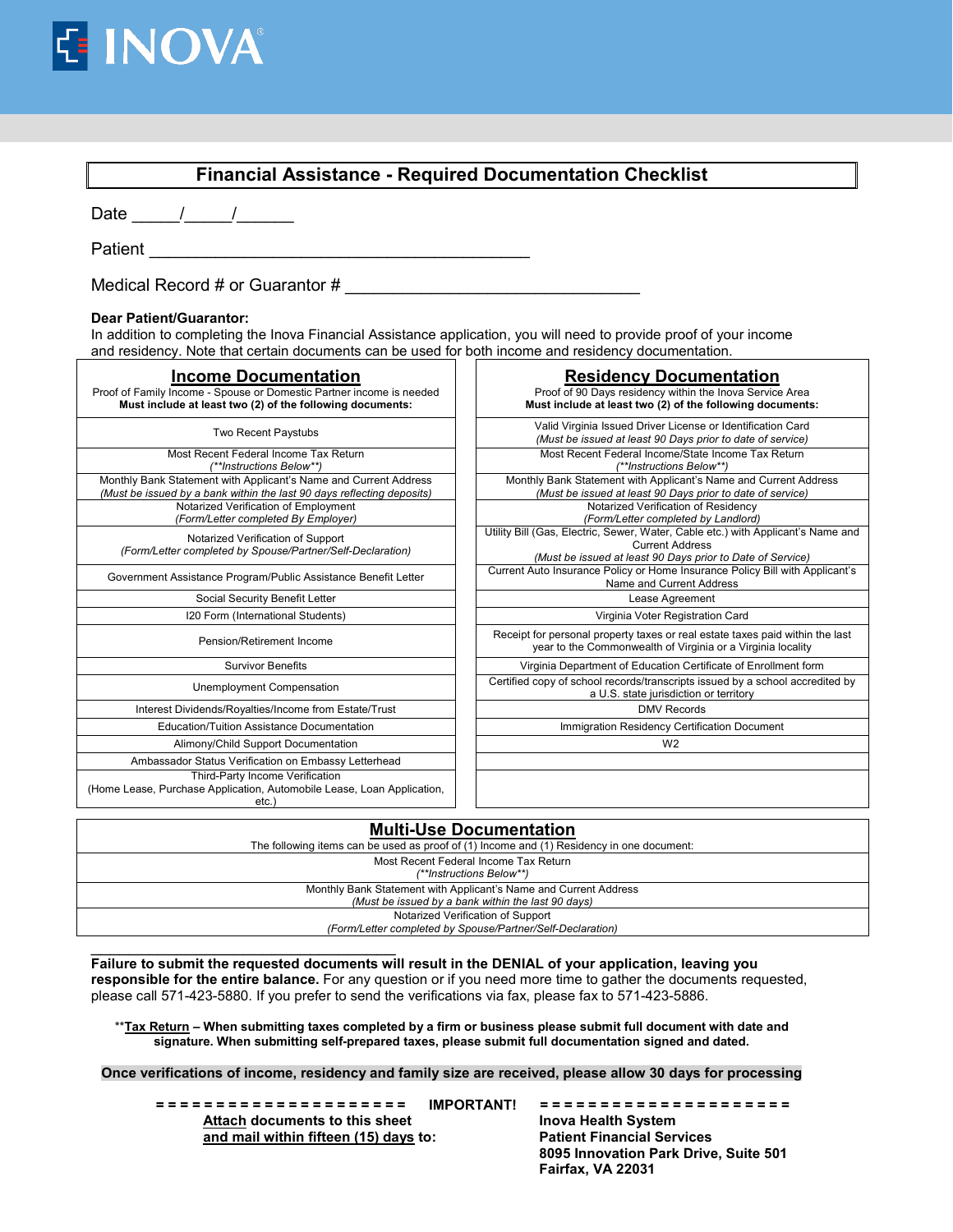





## **Patient Accounts**

| Inova                                                                                                                                                                                                                                                                                                                                                                                                                                                                                                                                                                                                                                                                                                                                                                                                                                                                                                                                                                                                       |                                                             |                                                 |            |                           |           |          |                                     |                |                                                                               |                            |                 |              |                                  |               |   |                           |   | <b>Patient Accounts</b> |
|-------------------------------------------------------------------------------------------------------------------------------------------------------------------------------------------------------------------------------------------------------------------------------------------------------------------------------------------------------------------------------------------------------------------------------------------------------------------------------------------------------------------------------------------------------------------------------------------------------------------------------------------------------------------------------------------------------------------------------------------------------------------------------------------------------------------------------------------------------------------------------------------------------------------------------------------------------------------------------------------------------------|-------------------------------------------------------------|-------------------------------------------------|------------|---------------------------|-----------|----------|-------------------------------------|----------------|-------------------------------------------------------------------------------|----------------------------|-----------------|--------------|----------------------------------|---------------|---|---------------------------|---|-------------------------|
| 8095 Innovation Park Dr., Suite 501, Fairfax, VA 22031<br>MEDICAL RECORD / GUARANTOR #                                                                                                                                                                                                                                                                                                                                                                                                                                                                                                                                                                                                                                                                                                                                                                                                                                                                                                                      |                                                             |                                                 |            |                           |           |          |                                     |                |                                                                               |                            |                 |              | <b>Financial Assistance Form</b> |               |   |                           |   |                         |
|                                                                                                                                                                                                                                                                                                                                                                                                                                                                                                                                                                                                                                                                                                                                                                                                                                                                                                                                                                                                             |                                                             | <b>DATE OF SERVICE</b><br><b>ACCOUNT NUMBER</b> |            |                           |           |          |                                     |                |                                                                               |                            |                 |              |                                  |               |   |                           |   |                         |
| PATIENT'S NAME - LAST                                                                                                                                                                                                                                                                                                                                                                                                                                                                                                                                                                                                                                                                                                                                                                                                                                                                                                                                                                                       |                                                             | SOCIAL SECURITY NO.<br><b>FIRST</b><br>M.I.     |            |                           |           |          |                                     |                | PATIENT'S DATE OF BIRTH                                                       |                            |                 |              |                                  |               |   |                           |   |                         |
| <b>ADDRESS</b>                                                                                                                                                                                                                                                                                                                                                                                                                                                                                                                                                                                                                                                                                                                                                                                                                                                                                                                                                                                              |                                                             | APT. NO. CITY                                   |            |                           |           |          |                                     |                | <b>STATE</b>                                                                  |                            | <b>ZIP CODE</b> |              |                                  |               |   |                           |   |                         |
| HOW LONG HAVE YOU LIVED<br>AT THIS ADDRESS?                                                                                                                                                                                                                                                                                                                                                                                                                                                                                                                                                                                                                                                                                                                                                                                                                                                                                                                                                                 |                                                             |                                                 |            |                           |           |          |                                     | HOME PHONE NO. |                                                                               |                            |                 |              |                                  |               |   |                           |   |                         |
| <b>EMPLOYER NAME</b>                                                                                                                                                                                                                                                                                                                                                                                                                                                                                                                                                                                                                                                                                                                                                                                                                                                                                                                                                                                        | EMPLOYER PHONE NO.<br>NO. OF PERSONS IN FAMILY<br>PREGNANT? |                                                 |            |                           |           |          |                                     |                |                                                                               |                            |                 |              |                                  |               |   |                           |   |                         |
|                                                                                                                                                                                                                                                                                                                                                                                                                                                                                                                                                                                                                                                                                                                                                                                                                                                                                                                                                                                                             |                                                             |                                                 |            |                           |           |          |                                     |                |                                                                               |                            |                 |              |                                  |               |   |                           |   |                         |
| FAMILY MEMBER NAME(S)                                                                                                                                                                                                                                                                                                                                                                                                                                                                                                                                                                                                                                                                                                                                                                                                                                                                                                                                                                                       | DATE OF BIRTH                                               | SOC. SEC. NO.                                   |            |                           |           |          |                                     |                | <b>GENDER RELATION FAMILY MEMBER NAME(S)</b>                                  |                            | DATE OF BIRTH   |              |                                  | SOC. SEC. NO. |   | GENDER   RELATION         |   |                         |
|                                                                                                                                                                                                                                                                                                                                                                                                                                                                                                                                                                                                                                                                                                                                                                                                                                                                                                                                                                                                             |                                                             |                                                 |            |                           |           |          |                                     |                |                                                                               |                            |                 |              |                                  |               |   |                           |   |                         |
|                                                                                                                                                                                                                                                                                                                                                                                                                                                                                                                                                                                                                                                                                                                                                                                                                                                                                                                                                                                                             |                                                             |                                                 |            |                           |           |          |                                     |                |                                                                               |                            |                 |              |                                  |               |   |                           |   |                         |
| What are the amounts and sources of family income? (Include wages/salary/income from any source for patient and spouse, parents, if patient is minor)                                                                                                                                                                                                                                                                                                                                                                                                                                                                                                                                                                                                                                                                                                                                                                                                                                                       |                                                             |                                                 |            |                           |           |          |                                     |                |                                                                               |                            |                 |              |                                  |               |   |                           |   |                         |
|                                                                                                                                                                                                                                                                                                                                                                                                                                                                                                                                                                                                                                                                                                                                                                                                                                                                                                                                                                                                             |                                                             |                                                 |            | Please Circle Income Code |           |          |                                     |                |                                                                               |                            |                 |              |                                  |               |   | Please Circle Income Code |   |                         |
| 1. Wages                                                                                                                                                                                                                                                                                                                                                                                                                                                                                                                                                                                                                                                                                                                                                                                                                                                                                                                                                                                                    | \$                                                          |                                                 | W          | 2W                        | M         | A        | I8. Other                           |                |                                                                               |                            |                 | \$           |                                  |               | W | 2W                        | M | Α                       |
| 2. Other Wages                                                                                                                                                                                                                                                                                                                                                                                                                                                                                                                                                                                                                                                                                                                                                                                                                                                                                                                                                                                              | $\mathbb{S}$                                                |                                                 | W          | 2W                        | M         | A        |                                     |                |                                                                               |                            |                 | \$           |                                  |               | W | 2W                        | M | Α                       |
| 3. General Relief                                                                                                                                                                                                                                                                                                                                                                                                                                                                                                                                                                                                                                                                                                                                                                                                                                                                                                                                                                                           | \$                                                          |                                                 | w          | 2W                        | M         | A        |                                     |                | 1. Supplemental Security Income                                               |                            |                 | \$           |                                  |               | w | 2W                        | M | Α                       |
| 4. Social Security / SSI Disability                                                                                                                                                                                                                                                                                                                                                                                                                                                                                                                                                                                                                                                                                                                                                                                                                                                                                                                                                                         | \$                                                          |                                                 | W          | 2W                        | M         | A        |                                     |                | 2. Student Work/Study Loans/Grants                                            |                            |                 | Ι\$          |                                  |               | W | 2W                        | M | Α                       |
| 5. Aid to Dependent Children                                                                                                                                                                                                                                                                                                                                                                                                                                                                                                                                                                                                                                                                                                                                                                                                                                                                                                                                                                                | \$                                                          |                                                 | w          | 2W                        | M         | A        |                                     |                | 3. Federal Entitlements                                                       |                            |                 | \$           |                                  |               | W | 2W                        | M | A                       |
| 6. Alimony/Child Support                                                                                                                                                                                                                                                                                                                                                                                                                                                                                                                                                                                                                                                                                                                                                                                                                                                                                                                                                                                    | S                                                           |                                                 | W          | 2W                        | M         | Α        | 4. Other                            |                |                                                                               |                            |                 | \$           |                                  |               | W | 2W                        | M | A                       |
| 7. Unemployment Income                                                                                                                                                                                                                                                                                                                                                                                                                                                                                                                                                                                                                                                                                                                                                                                                                                                                                                                                                                                      | S                                                           |                                                 | W          | 2W                        | M         | A        |                                     |                |                                                                               |                            |                 |              |                                  |               | W | 2W                        | M | A                       |
|                                                                                                                                                                                                                                                                                                                                                                                                                                                                                                                                                                                                                                                                                                                                                                                                                                                                                                                                                                                                             |                                                             |                                                 |            |                           |           |          |                                     |                | Income Codes: W = Weekly 2W = Every two weeks M = Monthly A = Annually/Yearly |                            |                 |              |                                  |               |   |                           |   |                         |
| Is this visit related to:                                                                                                                                                                                                                                                                                                                                                                                                                                                                                                                                                                                                                                                                                                                                                                                                                                                                                                                                                                                   | Motor Vehicle Accident?                                     |                                                 | $\Box$ Yes |                           | $\Box$ No |          |                                     |                | Injury on your job?                                                           |                            | $\Box$ Yes      | $\square$ No |                                  |               |   |                           |   |                         |
| I certify that the above statements are true and correct to the best of my knowledge and belief. I understand that the hospital will require PROOF OF<br>INCOME (credit report, tax returns, paycheck stubs, disability determination, etc.) and I authorize Equifax Credit Bureau and/or Social Services<br>agencies to release information needed to complete the application process. Further, I will make application for any assistance (Medicaid, Medicare,<br>Insurances, etc.) which may be available for payment of my hospital charge. I will take any action reasonably necessary to obtain such assistance and<br>will assign or pay to the hospital the amount recovered for hospital charges. If any information I have given proves to be untrue, I understand that the<br>hospital may re-evaluate my financial status and take whatever action becomes appropriate.<br>Supporting documentation must be submitted within fifteen (15) days in order for this application to be considered. |                                                             |                                                 |            |                           |           |          |                                     |                |                                                                               |                            |                 |              |                                  |               |   |                           |   |                         |
| APPLICANT'S SIGNATURE:                                                                                                                                                                                                                                                                                                                                                                                                                                                                                                                                                                                                                                                                                                                                                                                                                                                                                                                                                                                      |                                                             |                                                 |            |                           |           |          |                                     |                |                                                                               | DATE OF REQUEST:           |                 |              |                                  |               |   |                           |   |                         |
| TOTAL COUNTABLE INCOME: \$                                                                                                                                                                                                                                                                                                                                                                                                                                                                                                                                                                                                                                                                                                                                                                                                                                                                                                                                                                                  |                                                             |                                                 |            |                           |           |          |                                     |                |                                                                               |                            |                 |              |                                  |               |   |                           |   |                         |
| DO NOT WRITE IN THIS AREA, IT IS FOR OFFICIAL USE ONLY!                                                                                                                                                                                                                                                                                                                                                                                                                                                                                                                                                                                                                                                                                                                                                                                                                                                                                                                                                     |                                                             |                                                 |            |                           |           |          |                                     |                |                                                                               | TOTAL COUNTABLE INCOME: \$ |                 |              |                                  |               |   |                           |   |                         |
|                                                                                                                                                                                                                                                                                                                                                                                                                                                                                                                                                                                                                                                                                                                                                                                                                                                                                                                                                                                                             |                                                             | 100%                                            |            |                           |           |          | 250%                                |                |                                                                               |                            | 400%            |              |                                  |               |   | 500%                      |   |                         |
| 1                                                                                                                                                                                                                                                                                                                                                                                                                                                                                                                                                                                                                                                                                                                                                                                                                                                                                                                                                                                                           |                                                             | \$12,760                                        |            |                           |           |          | \$31,900                            |                |                                                                               |                            | \$51,040        |              |                                  |               |   | \$63,800                  |   |                         |
| $\overline{2}$                                                                                                                                                                                                                                                                                                                                                                                                                                                                                                                                                                                                                                                                                                                                                                                                                                                                                                                                                                                              |                                                             | \$17,240                                        |            |                           |           |          | \$43,100                            |                |                                                                               | \$68,960                   |                 |              | \$86,200                         |               |   |                           |   |                         |
| 3                                                                                                                                                                                                                                                                                                                                                                                                                                                                                                                                                                                                                                                                                                                                                                                                                                                                                                                                                                                                           |                                                             | \$21,720                                        |            |                           |           |          | \$54,300                            |                | \$86,880                                                                      |                            |                 |              |                                  | \$108,600     |   |                           |   |                         |
| 4                                                                                                                                                                                                                                                                                                                                                                                                                                                                                                                                                                                                                                                                                                                                                                                                                                                                                                                                                                                                           |                                                             | \$26,200                                        |            |                           |           | \$65,500 |                                     |                | \$104,800                                                                     |                            |                 |              | \$131,000                        |               |   |                           |   |                         |
| 5                                                                                                                                                                                                                                                                                                                                                                                                                                                                                                                                                                                                                                                                                                                                                                                                                                                                                                                                                                                                           |                                                             | \$30,680                                        |            |                           |           |          | \$76,700                            |                |                                                                               | \$122,720                  |                 |              |                                  | \$153,400     |   |                           |   |                         |
| 6                                                                                                                                                                                                                                                                                                                                                                                                                                                                                                                                                                                                                                                                                                                                                                                                                                                                                                                                                                                                           |                                                             | \$35,160                                        |            |                           |           |          | \$87,900                            |                |                                                                               |                            | \$140,640       |              |                                  |               |   | \$175,800                 |   |                         |
| $\overline{7}$                                                                                                                                                                                                                                                                                                                                                                                                                                                                                                                                                                                                                                                                                                                                                                                                                                                                                                                                                                                              |                                                             | \$39,640                                        |            |                           |           |          | \$99,100                            |                |                                                                               | \$158,560                  |                 |              |                                  | \$198,200     |   |                           |   |                         |
| 8                                                                                                                                                                                                                                                                                                                                                                                                                                                                                                                                                                                                                                                                                                                                                                                                                                                                                                                                                                                                           |                                                             | \$44,120                                        |            |                           |           |          | \$110,300                           |                |                                                                               |                            | \$176,480       |              |                                  | \$220,600     |   |                           |   |                         |
| 9                                                                                                                                                                                                                                                                                                                                                                                                                                                                                                                                                                                                                                                                                                                                                                                                                                                                                                                                                                                                           |                                                             | \$48,600                                        | \$121,500  |                           |           |          |                                     |                |                                                                               | \$194,400<br>\$243,000     |                 |              |                                  |               |   |                           |   |                         |
| 10                                                                                                                                                                                                                                                                                                                                                                                                                                                                                                                                                                                                                                                                                                                                                                                                                                                                                                                                                                                                          | \$53,080                                                    |                                                 |            |                           |           |          | \$132,700<br>\$212,320<br>\$265,400 |                |                                                                               |                            |                 |              |                                  |               |   |                           |   |                         |
| Note: For families/households with more than 8 persons, add \$4,480 for each additional person.                                                                                                                                                                                                                                                                                                                                                                                                                                                                                                                                                                                                                                                                                                                                                                                                                                                                                                             |                                                             |                                                 |            |                           |           |          |                                     |                |                                                                               |                            |                 |              |                                  |               |   |                           |   |                         |

$$
\bigtriangledown
$$
 
$$
\bigcirc
$$
 
$$
\bigcirc
$$
 
$$
\bigcirc
$$
 
$$
\bigcirc
$$
 
$$
\bigcirc
$$
 
$$
\bigcirc
$$
 
$$
\bigcirc
$$
 
$$
\bigcirc
$$
 
$$
\bigcirc
$$
 
$$
\bigcirc
$$
 
$$
\bigcirc
$$
 
$$
\bigcirc
$$
 
$$
\bigcirc
$$
 
$$
\bigcirc
$$
 
$$
\bigcirc
$$
 
$$
\bigcirc
$$
 
$$
\bigcirc
$$
 
$$
\bigcirc
$$
 
$$
\bigcirc
$$
 
$$
\bigcirc
$$
 
$$
\bigcirc
$$
 
$$
\bigcirc
$$
 
$$
\bigcirc
$$
 
$$
\bigcirc
$$
 
$$
\bigcirc
$$
 
$$
\bigcirc
$$
 
$$
\bigcirc
$$
 
$$
\bigcirc
$$
 
$$
\bigcirc
$$
 
$$
\bigcirc
$$
 
$$
\bigcirc
$$
 
$$
\bigcirc
$$
 
$$
\bigcirc
$$
 
$$
\bigcirc
$$
 
$$
\bigcirc
$$
 
$$
\bigcirc
$$
 
$$
\bigcirc
$$
 
$$
\bigcirc
$$
 
$$
\bigcirc
$$
 
$$
\bigcirc
$$
 
$$
\bigcirc
$$
 
$$
\bigcirc
$$
 
$$
\bigcirc
$$
 
$$
\bigcirc
$$
 
$$
\bigcirc
$$
 
$$
\bigcirc
$$
 
$$
\bigcirc
$$
 
$$
\bigcirc
$$
 
$$
\bigcirc
$$
 
$$
\bigcirc
$$
 
$$
\bigcirc
$$
 
$$
\bigcirc
$$
 
$$
\bigcirc
$$
 
$$
\bigcirc
$$
 
$$
\bigcirc
$$
 
$$
\bigcirc
$$
 
$$
\bigcirc
$$
 
$$
\bigcirc
$$
 
$$
\bigcirc
$$
 
$$
\bigcirc
$$
 
$$
\bigcirc
$$
 
$$
\bigcirc
$$
 
$$
\bigcirc
$$
 
$$
\bigcirc
$$
 
$$
\bigcirc
$$
 
$$
\bigcirc
$$
 
$$
\bigcirc
$$
 
$$
\bigcirc
$$
 <math display="</math>

 $\overline{L}$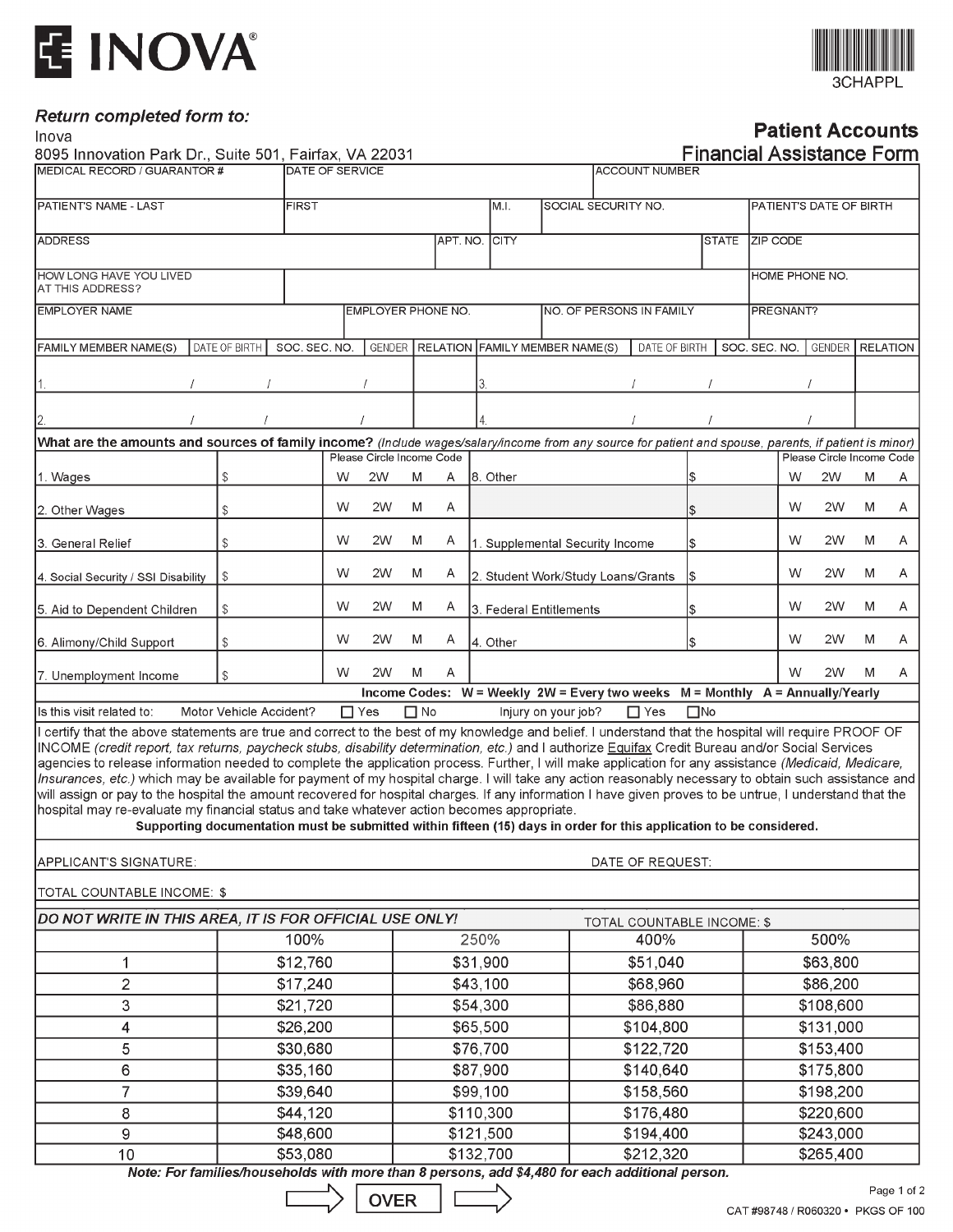## If unemployed, please provide previous sources and amounts of gross family income below:

Source:

Amount: <u>Amount: Amount: Amount: Amount: Amount: Amount: Amount: Amount: Amount: Amount: Amount: Amount: Amoun</u>

| What is the TOTAL balance in your checking accounts, savings accounts,<br>certificates of deposit, and / or securities accounts?                                                         | The total amount is: <u>with the total</u>                  |  |  |  |  |  |
|------------------------------------------------------------------------------------------------------------------------------------------------------------------------------------------|-------------------------------------------------------------|--|--|--|--|--|
| Do you have any individual retirement accounts? (IRA, 401(k), 401(b), Keogh)                                                                                                             | □ Yes; the current value is:<br>$\square$ No                |  |  |  |  |  |
| Do you own an automobile(s)? $\Box$ Yes $\Box$ No; if Yes:<br>#1 YEAR ___________ #2 YEAR ___________ #3 YEAR _________<br>MAKE<br>MAKE ____________  MAKE _____________<br><b>MODEL</b> |                                                             |  |  |  |  |  |
| Do you receive income from interest, dividends, or investments?                                                                                                                          | $\Box$ Yes; the <u>total</u> amount is: $\Box$<br>$\Box$ No |  |  |  |  |  |
| Do you: □ Own your home □ Rent your home?                                                                                                                                                | If you OWN: Current Value: \$<br>Monthly Payment / Rent \$  |  |  |  |  |  |
| 9 Month Residency Verified □                                                                                                                                                             |                                                             |  |  |  |  |  |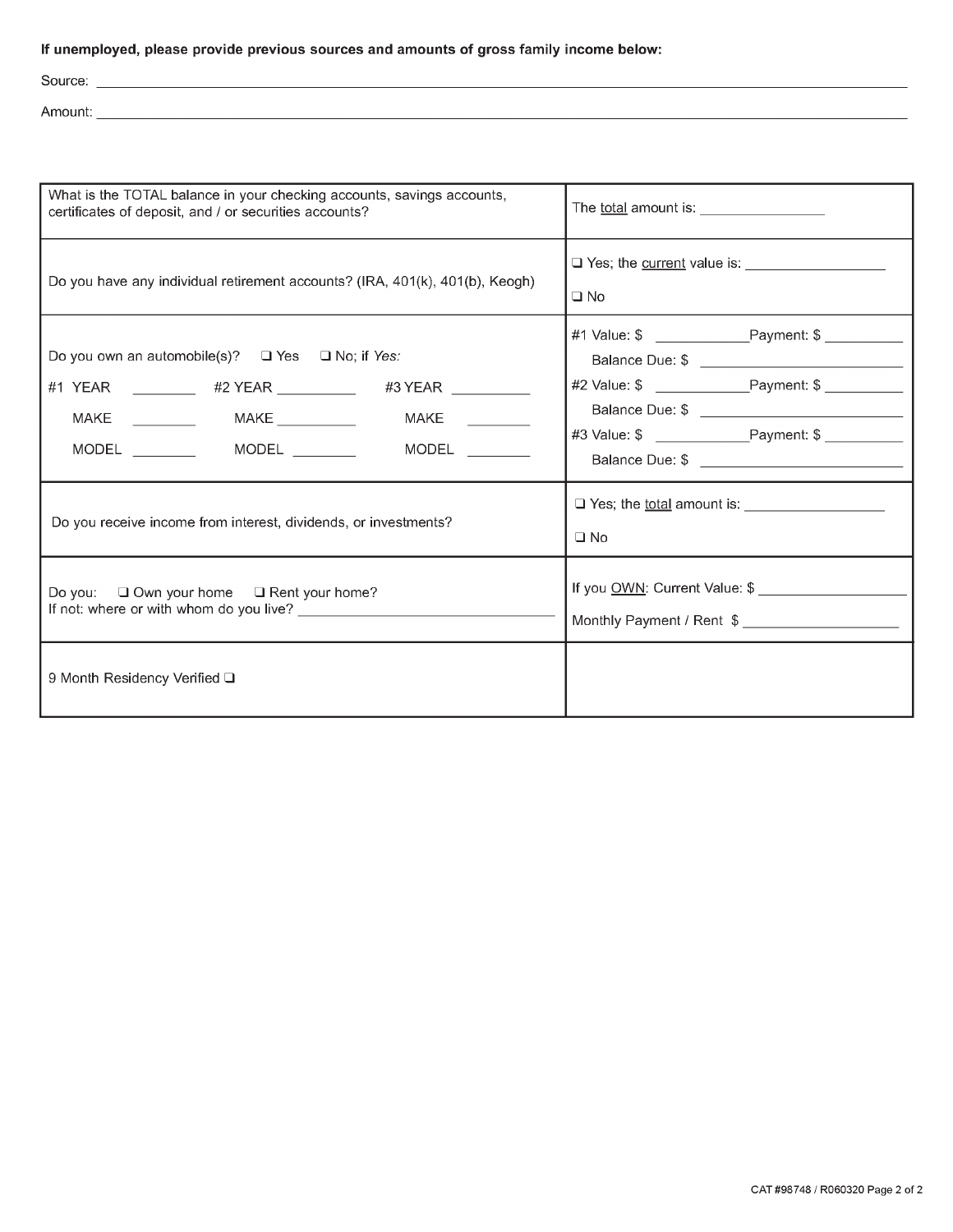

## **Notice of Non-Discrimination**

As a recipient of federal financial assistance, Inova Health System ("Inova") does not exclude, deny benefits to, or otherwise discriminate against any person on the basis of race, color, national origin, sex, disability, or age in admission to, participation in, or receipt of the services or benefits under any of its programs or activities, whether carried out by Inova directly or through a contractor or any other entity with which Inova arranges to carry out its programs and activities.

This policy is in accordance with the provisions of Title VI of the Civil Rights Act of 1964, Section 504 of the Rehabilitation Act of 1973, the Age Discrimination Act of 1975, Section 1557 of the Affordable Care Act, and regulations of the U.S. Department of Health and Human Services issued pursuant to these statutes at 45 C.F.R. Parts 80, 84, 91 and 92, respectively.

Inova:

- Provides free aids and services to people with disabilities to communicate effectively with us, such as:
	- $\circ$  Qualified sign language interpreters
	- $\circ$  Written information in other formats (large print, audio, accessible electronic formats, other formats)
- Provides free language services to people whose primary language is not English, such as:
	- $\circ$  Qualified interpreters
	- $\circ$  Information written in other languages

If you need these services, please let our staff know of your needs for effective communication.

If you believe that Inova has failed to provide these services or discriminated in another way on the basis of race, color, national origin, age, disability, or sex, you can file a grievance by calling 703.205.2175. You can file a grievance in person or by mail, fax, or email. If you need help filing a grievance, the Patient Relations staff is available to help you.

You can also file a civil rights complaint with the U.S. Department of Health and Human Services, Office for Civil Rights, electronically through the Office for Civil Rights Complaint Portal, available at https://ocrportal.hhs.gov/ocr/portal/lobby.jsf, or by mail or phone at:

U.S. Department of Health and Human Services 200 Independence Avenue, SW Room 509F, HHH Building Washington, D.C. 20201 1-800-868-1019, 800-537-7697 (TDD)

Complaint forms are available at http://www.hhs.gov/ocr/office/file/index.html